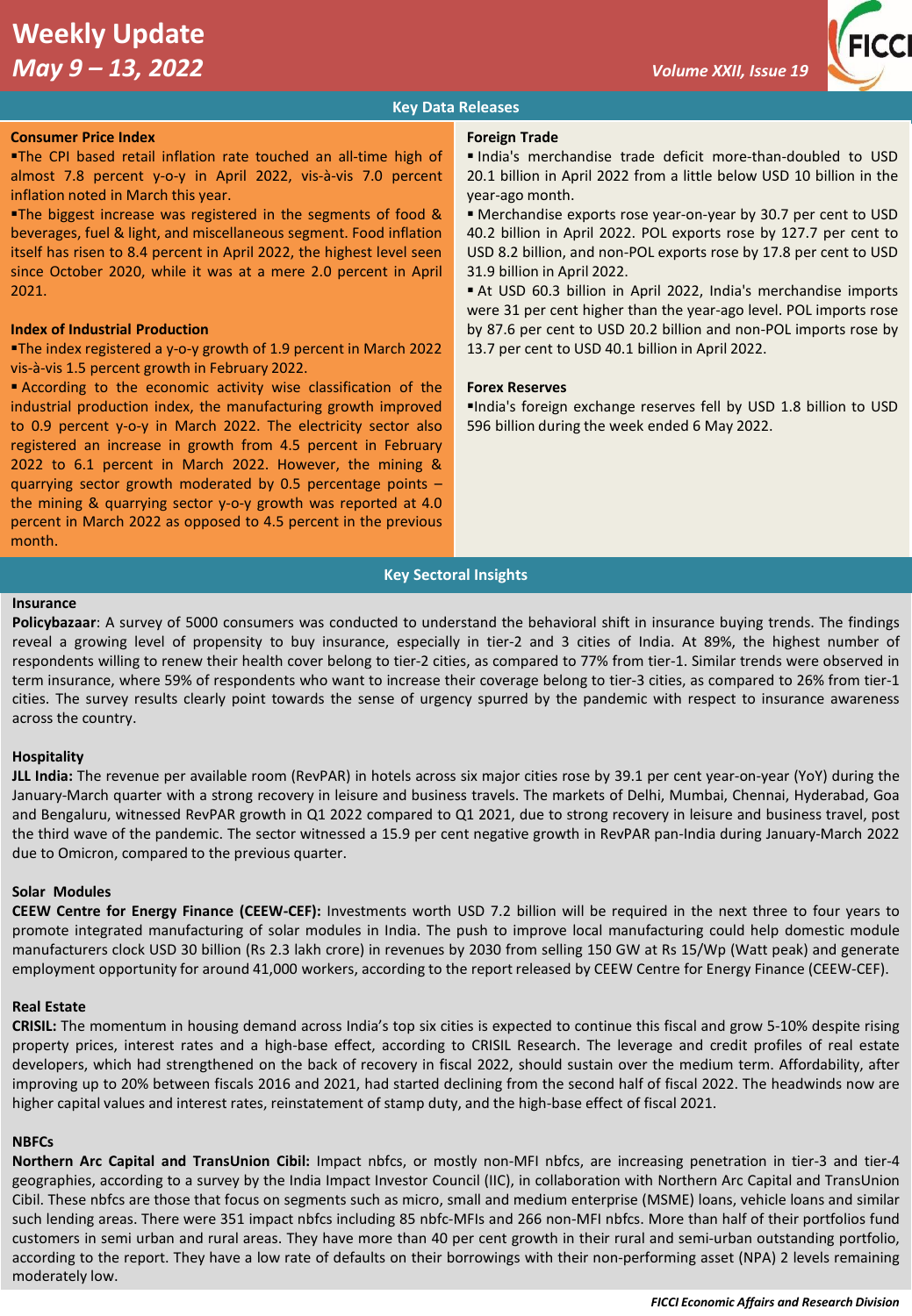# **Weekly Update**  *May 9 – 13, 2022*

*, 2022* 



# **Upsides Downsides**

# ▪Improving business sentiment has boosted the overall hiring demand which witnessed a 15 per cent year-on-year growth in April, led by banking, financial services and insurance sector as well as recovery in the retail sector. India has registered an overall growth of 15 per cent year-on-year and 4 per cent month-on-month in hiring demand as a result of increased positive business sentiment, said the Monster Employment Index (MEI).

▪India M&A activity in April 2022 saw the highest monthly total on record with transactions amounting to \$68.1 billion. This deal activity volue was a four times increase over the deal value of \$14.78 billion in April 2021, and a seven-fold jump from March 2022 levels of \$9.18 billion.

▪Small-ticket affordable housing loans in tier-1 and tier-2 cities and rural areas have seen an uptick, as banks focus on retail loans in these areas to drive credit growth. Housing loans, including priority sector loans, grew 6.4% year-on-year in March, according to the latest government data.

**The Centre's flagship life insurance scheme - Pradhan Mantri Jeevan** Jyoti Bima Yojana (PMJJBY), and accidental insurance scheme, Pradhan Mantri Suraksha Bima Yojana (PMSBY) — have seen enrollments rise to 128 million and 284 million, respectively, in seven years of inception. Atal Pension scheme, has seen its subscribers increase to 40 million in the last seven years.

**Elife insurance companies logged 84 per cent growth in their** cumulative new business premium at Rs 17,940 crore in April 2022, primarily helped by LIC, Irdai data showed. All 24 life insurers had collected Rs 9,739 crore as new business premium during the same month a year ago. The rest of the private sector players witnessed over 27 per cent jump in their combined new business premium at Rs 6,223 crore. Their collective first year premium was Rs 4,882 crore in April 2021.

▪Public procurement portal Government eMarketplace (GeM) has hit another milestone of 1 crore total orders processed so far, around a month after its seller base crossed the 40-lakh count. The number of orders almost doubled from 55.74 lakh orders processed as of January 2021, indicating four-and-a-half years the portal took to achieve that mark while the remaining orders came in following around 16 months only.

▪Domestic tractor sales reported a rebound during the first month of this fiscal with a month-on-month increase of 22 per cent and a yearon-year increase of 41 per cent, supported by progress on the rabi harvesting and better price realisations for farmers' produce. The rebound comes after five consecutive months of y-o-y decline in domestic sales.

▪Sales of passenger vehicles declined last month, despite strong demand in the local market, due to the global shortage of semi-conductors which restricted production at some of the country's leading automakers. According to data released by industry body Society of Indian Automobile Manufacturers (SIAM), passenger vehicle sales last month declined by about 4% to 251,581 units.

▪India's distributed coal stocks remain critically low as the country struggles to produce and transport enough fuel to meet surging demand from power generators. Power generators' inventories are equivalent to just eight days worth of consumption compared with 16 days at the same point last year and before the pandemic.

▪India's smartphone shipments fell for the third quarter in a row, reaching 37 million smartphone units in first quarter of 2022, down five per cent year-on-year (y-o-y), as per Worldwide Quarterly Mobile Phone Tracker of International Data Corporation (IDC). The first quarter of 2022 was slow as compared to first quarter of 2021 due to the impact of the third wave of Covid-19 pandemic, restricted supplies, especially for the low-end price segments, and rising inflation leading to increasing end consumer costs.

■Cargo traffic at India's major ports in March 2022 remained almost at the same level as it was in the year-ago month. Major ports handled 69.5 million tonnes of cargo during the month. Total cargo unloaded rose by 4.9 per cent in March 2022. Cargo loaded fell by 7.2 per cent during the month.

**The cyclone Asani is likely to hit rabi maize harvest in parts** of Bihar and West Bengal. As a result, market arrivals of maize are expected to be lower as Bihar is a main producer of rabi maize. Prices of maize, which reportedly eased to around Rs.2,150 per quintal in Gulabbagh, Bihar in April 2022 are currently hovering around Rs.2,250 per quintal due to fears of bad weather.

▪Total outstanding dues of electricity distribution companies to power producers rose by 4.04 per cent year-on-year to Rs 1,21,765 crore (Rs 1.21 trillion) in May 2022, according to the official data. On a sequential basis too, total dues in May 2022 increased from Rs 1,20,954 crore in April 2022.

**Prices of home appliances and consumer electronics, such** as TV, washing machines, and refrigerators, are expected to rise by three to five per cent from the end of May 2022 or the first week of June 2022 as manufacturers pass on the impact of rising input cost to consumers, according to industry participants. Furthermore, the weakening of the Indian rupee against the United States (US) dollar has made imported components more expensive thus adding pressure on manufacturers, with the industry relying heavily on imports for key components.